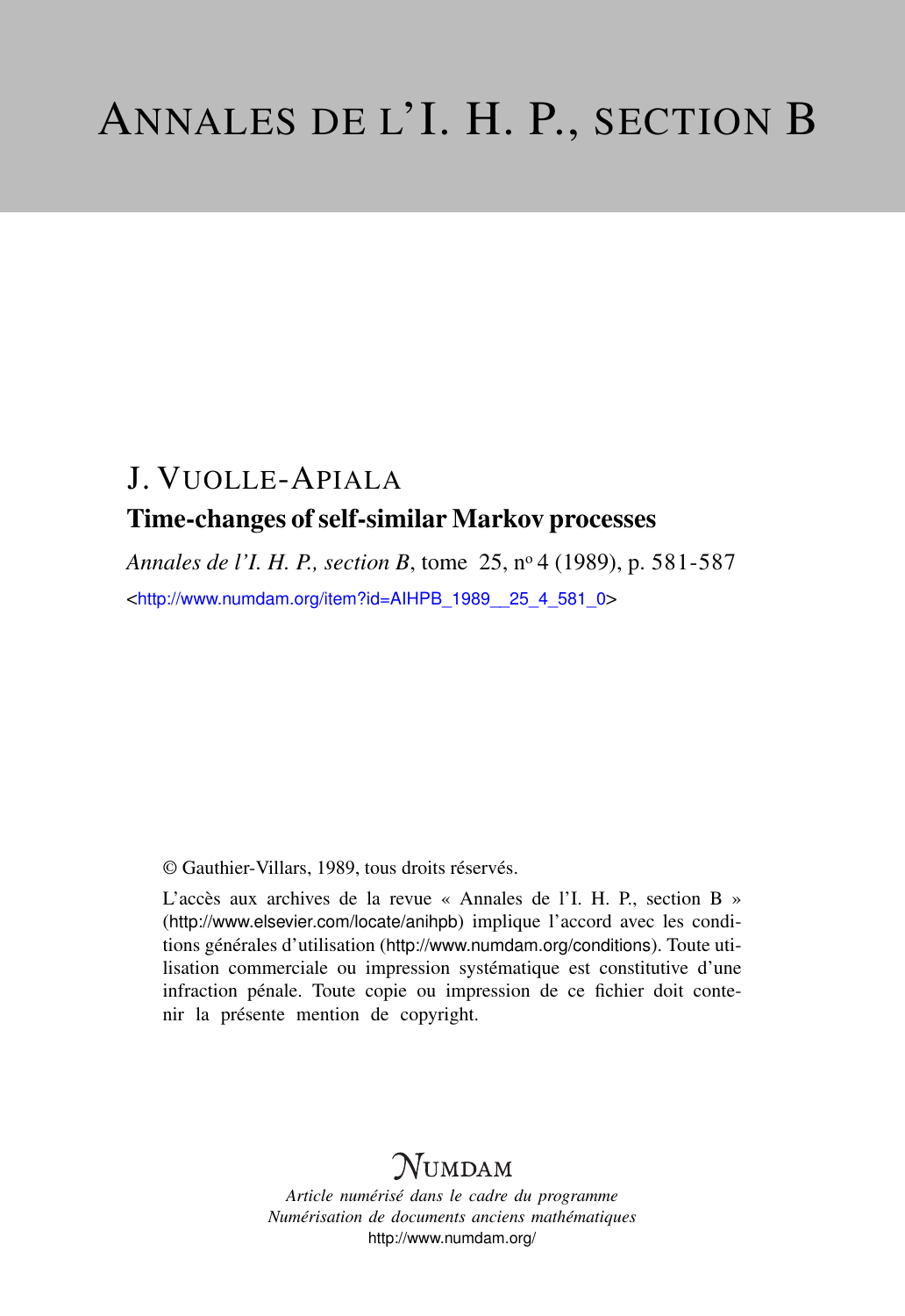Vol. 25, n° 4, 1989, p. 581-587. Probabilités et Statistiques

## Time-changes of self-similar Markov processes

by

#### J. VUOLLE-APIALA

Aarhus University, Department of Mathematics, Ny Munkegade, DK-8000 Aarhus C., Denmark

ABSTRACT. - Let  $X_t$  be a  $\beta$ -self-similar,  $\beta > 0$ , transient Markov process on (0,  $\infty$ ). We show that if  $X_{T_t}$  ( $T_t$  is the right continuous inverse of a continuous additive functional  $A_t$ ) is an  $\alpha$ -self-similar Markov process,  $\alpha > 0$ , then

$$
A_t = k \int_0^t X_h^{1/\alpha - 1/\beta} dh \quad \text{for some } k > 0.
$$

A result concerning time-changes of a transient Lévy process is also given.

Key words : Self-similar, Markov process, time-change, Lévy process.

RÉSUMÉ. - Soit  $X_t$  un processus  $\beta$ -self-similaire transient et de Markov sur (0,  $\infty$ ),  $\beta > 0$ . Notons T<sub>t</sub> l'inverse continu à droite du fonctionnelle additive A<sub>t</sub>. Nous montrons que si  $X_{T_t}$  est un processus  $\alpha$ -self-similaire et de Markov,  $\alpha > 0$ , alors

$$
A_t = k \int_0^t X_h^{1/\alpha - 1/\beta} dh \quad \text{pour que} \, \text{que } k > 0.
$$

Un résultat concernant le changement de temps d'un processus de Lévy transient est également donne.

Annales de l'Institut Henri Poincaré - Probabilités et Statistiques - 0246-0203 Vol. 25/89/04/581/07/\$ 2,70/ © Gauthier-Villars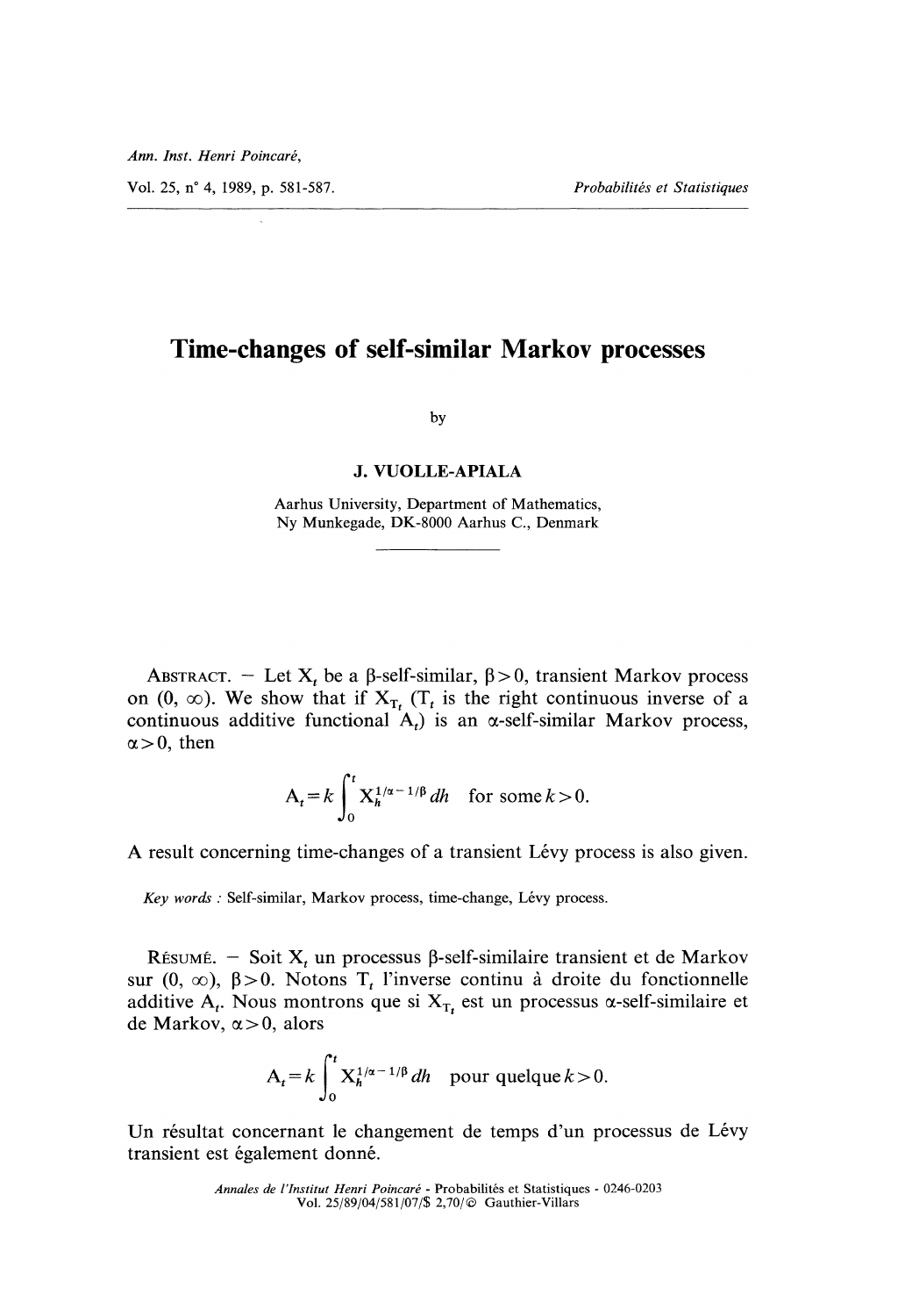### 582 J. VUOLLE-APIALA

#### 0. INTRODUCTION

 $\alpha$ -self-similar Markov processes (a-ssmp) on (0,  $\infty$ ) were introduced by J. Lamperti [5]. The process  $(X_t, P^x)$  with a state space  $(0, \infty)$  is called  $\alpha$ -ssmp,  $\alpha > 0$ , if there exists a Borel semigroup  $(P_1, p_2)$  on  $(0, \infty) \times \mathscr{B}(0, \infty)$  satisfying

(i)  $P_0( , ) = I;$ 

(ii)  $P_t(x, A) = P_{at}(a^a x, a^a A)$  for all  $t > 0$ ,  $a > 0$ ,  $x \in (0, \infty)$ ,  $A \in \mathcal{B}(0, \infty)$ , such that  $(X_t, P^x)$  is a time homogeneous Markov process with a transition function  $(P_t(\cdot, \cdot))_{t\geq 0}$  and with sample paths that are P<sup>x</sup>-almost surely right-continuous with left limits for all  $x \in (0, \infty)$ .

It was proved in [6] that every  $\alpha$ -ssmp with "nice paths" (see Notation) on  $(0, \infty)$  has a weak dual with respect to the measure  $x^{1/\alpha - 1} dx$ . In this note we apply this result and characterize, the theory developed in [3] as a main tool, all the possible ways to time-change a transient self-similar process (in fact, an  $\alpha$ -ssmp is transient iff it is cotransient; see Proposition) to another self-similar process. We also obtain a result concerning timechanges of a Lévy process. For simplicity, we assume  $\alpha > 0$ , but the results can easily be generalized to negative  $\alpha$ .

#### 1. - NOTATION. DEFINITIONS

 $\Omega$  notes the space of all functions  $\omega$  from  $[0, \infty) \rightarrow (0, \infty) \cup {\{\Delta\}}$  ( $\Delta$ ) denotes the point used as a "graveyard"; we assume  $\Delta$  is an isolated point), which satisfy

(a)  $\omega(t) = \Delta$  for  $t \ge \zeta(\omega) = \inf \{ t \ge 0; \omega(t) = \Delta \};$ 

(b)  $\omega$  is right continuous and  $\omega$  or  $1/\omega$  has left limits on  $[0, \infty)$  at every  $t \in (0, \zeta(\omega))$ .

Such  $\Omega$  is called the space of "nice paths".

DEFINITION. - Let  $\alpha > 0$  be given. A stochastic process  $(X_t, P^x)$  with a state space  $(0, \infty) \cup \{ \Delta \}$  is called  $\alpha$ -ssmp on  $(0, \infty)$  if the following is satisfied: there exists a Borel semigroup  $(P_t(\ ,\ ))_{t\geq 0}$  on  $(0,\infty)\times\mathscr{B}(0,\infty)$ with the properties:

(i)  $P_0( , ) = I;$ 

(ii)  $P_t(x, A) = P_{at}(a^{\alpha}x, a^{\alpha}A)$  for all  $t \ge 0$ ,  $a > 0$ ,  $x \in (0, \infty)$ ,  $A \in \mathcal{B}(0, \infty)$ , such that  $(X_t, P^x)$  is a time homogeneous Markov process with a transition function  $(P_t(\cdot, \cdot)_{t \geq 0}$  and  $t \to X_t \in \Omega P^x$ -a.s. for  $x \in (0, \infty)$ .

Remark 1. - It was proved in [4] that every  $\alpha$ -ssmp on  $(0, \infty)$  automatically is strongly Markov.

A Markov process  $(X_t, P^x, x \in (0, \infty))$  is said to be *in weak duality* with a Markov process  $(\hat{X}_t, \hat{P}^x, x \in (0, \infty))$  with respect to a  $\sigma$ -finite measure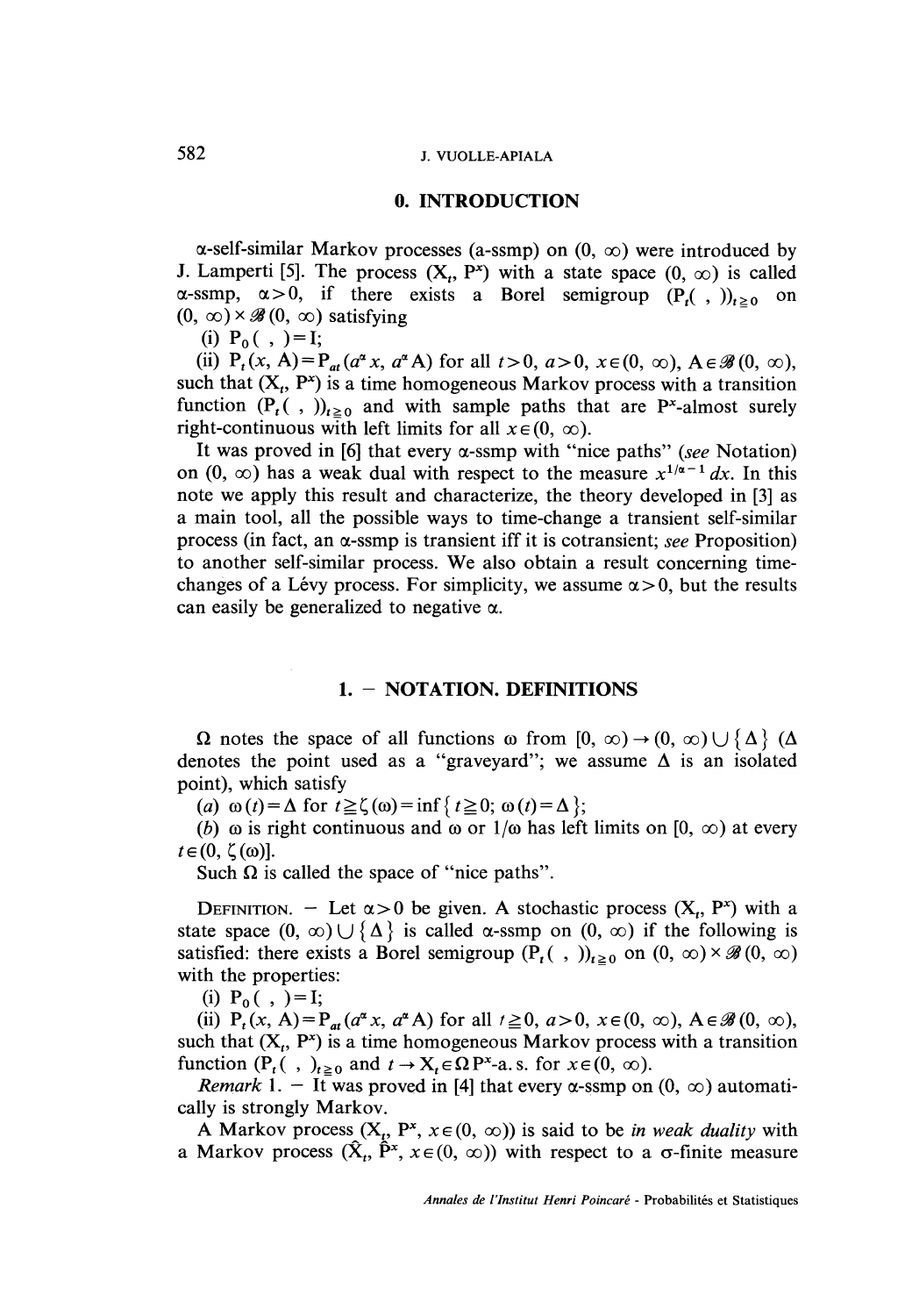$\eta$ , if for all bounded f, g in  $\mathscr{B}(0, \infty)$ 

$$
\int f(x) E^x g(X_t) \eta(dx) = \int \hat{E}^x f(\hat{X}_t) g(x) \eta(dx), \text{ for all } t > 0.
$$

Let  $(X_t, P^x)$  be in weak duality with  $(\hat{X}_t, \hat{P}^x)$  with respect to a measure  $\eta$ . (X<sub>t</sub>, P<sup>x</sup>) is said to be *transient*, if

$$
Uf(x) = E^{x} \left\{ \int_{0}^{\infty} f(X_{t}) dt \right\} < \infty
$$

for all x, all bounded, non-negative Borel functions f on  $(0, \infty)$  with compact support (see alternative definitions for transience in [2]). If the dual process  $(\hat{X}_t, \hat{P}^x)$  is transient, then  $(X_t, P^x)$  is said to be *cotransient*.

Remark 2. - It was shown in [6] that an  $\alpha$ -ssmp on  $(0, \infty)$  has a weak dual, with respect to the measure  $x^{1/\alpha - 1} dx$ , and the dual process is also an a-ssmp.

### 2. - THEOREMS

We assume throughout this paper that  $(X_t, P^x)$  is transient (as we shall see in Proposition, for self-similar processes the transience is equivalent to the cotransience). According to [6],  $(X_T, P^x)$  is an  $\alpha$ -ssmp if  $(X_t, P^x)$  is  $\beta$ -ssmp and T<sub>t</sub> is the right continuous inverse of an additive functional  $k \int_{0}^{t} X_h^{1/\alpha - 1/\beta} dh$ . We shall show that this is the only possible way to time-

change  $(X_t, P^x)$  to an  $\alpha$ -ssmp.

**PROPOSITION.** - Let  $(X_t, P^x)$  be a  $\beta$ -ssmp on  $(0, \infty)$ ,  $\beta > 0$ . Then it is transient iff it is cotrasient.

*Proof.*  $-$  According to [4] (Th. 2.3) and [5] (Th. 4.1), there is one to one correspondence between a  $\beta$ -ssmp  $X_t$  on  $(0, \infty)$  and a Lévy process  $Z_t$  on  $(-\infty, +\infty)$  (that is,  $Z_t$  is a strong Markov process which have stationary independent increments and right continuous paths with left limits) defined by  $Z_t = \log X_{T_t}$ , where  $T_t$  is the right continuous inverse of an additive functional

$$
\int_0^t X_h^{-1/\beta} dh
$$

It is also easily seen that  $X_t$  is transient iff  $Z_t$  is transient. Now for  $Z_t$ there exists a weak dual  $2<sub>t</sub>$  with respect to the Lebesgue measure such that also  $\hat{Z}_t$  is a Lévy process. As shown in [6], starting from  $\hat{Z}_t$  one can construct a  $\beta$ -ssmp  $\hat{X}_t$ , which is a weak dual to  $X_t$  with respect to the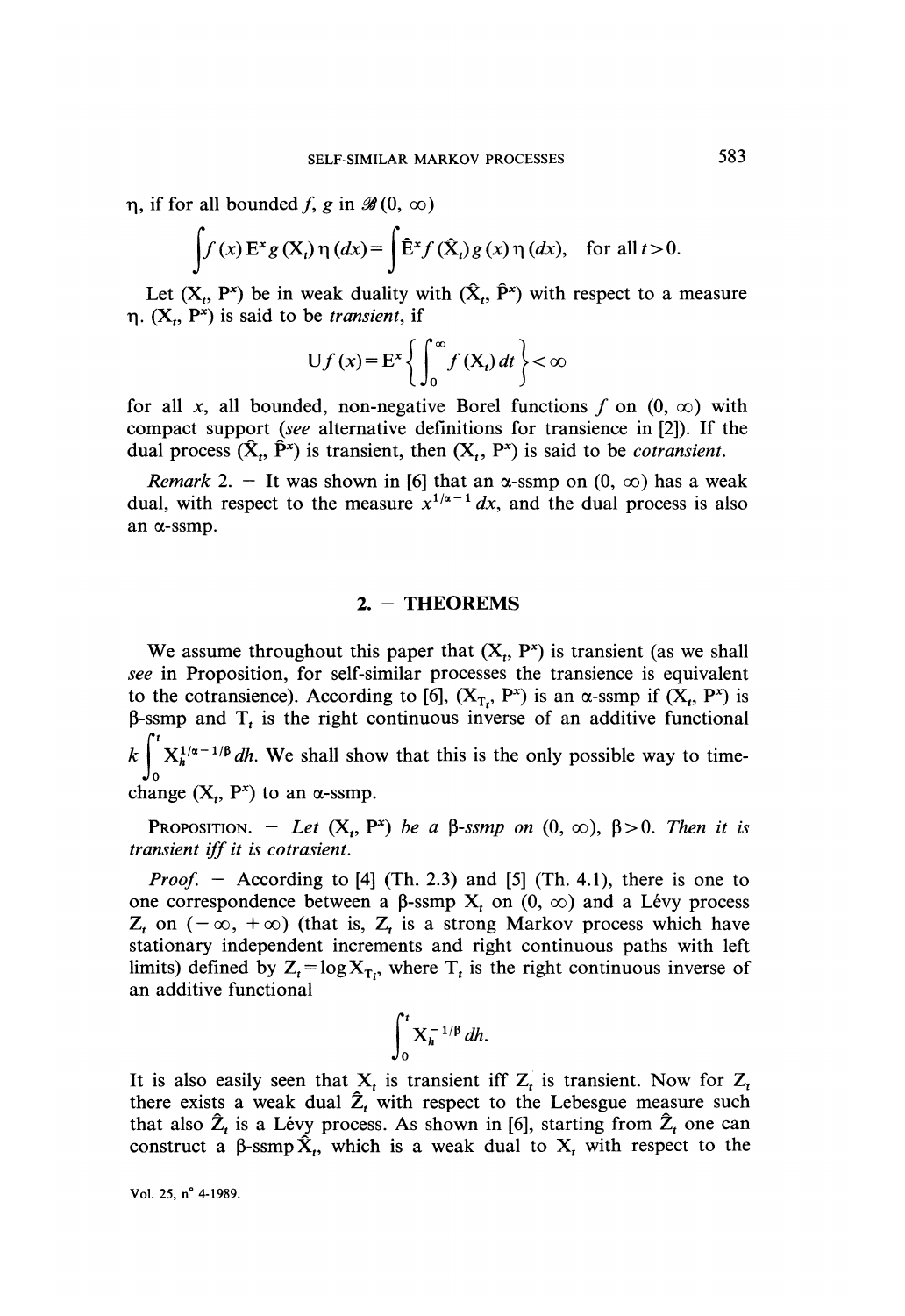measure  $x^{1/B-1} dx$ . Now  $\hat{X}_t$  is transient iff  $\hat{Z}_t$  is transient and so it suffices to show that  $\hat{Z}_t$  is transient iff it is cotransient. If  $(Z_t, Q^z)$  is a Lévy process then  $Z_t$  under  $Q^z$  has the same distribution as  $z + Z_t$  under  $Q^0$ and thus easy calculations show that  $\hat{Z}_t$  under  $\hat{Q}^z$  has the same distribution as  $z - Z_t$  under Q<sup>0</sup>. This shows that  $Z_t$  is transient iff  $\hat{Z}_t$  is transient and gives thus the assertion.

In the proof of the following theorem actually cotransience (and not transience) is used.

THEOREM 2.1. - Let  $(X_t, P^x)$  be a transient  $\beta$ -ssmp on  $(0, \infty)$ ,  $\beta > 0$ , and let  $A_t$ , be a continuous additive functional of  $X_t$ , with  $T_t$  as the right continuous inverse, i. e.

$$
T_t = \inf\{s \ge 0; A_s > t\}.
$$

If the process  $(X_T, P^x)$  is  $\alpha$ -ssmp, then there exists  $k > 0$  such that

$$
A_t(\omega) = k \int_0^t X_h^{1/\alpha - 1/\beta}(\omega) dh, \quad \text{for all } t < \zeta(\omega).
$$

*Proof.* - As mentioned in Remark 2,  $(X_t, P^x)$  has a weak dual  $(\hat{X}_t, \hat{P}^x)$ with respect to the measure  $x^{1/\beta - 1} dx$  such that also  $(\hat{X}, \hat{P}^x)$  is  $\beta$ -ssmp. Let A<sub>t</sub> be a continuous additive functional of  $X_t$  and let  $(X_T, P^x)$ ,  $T_t$  is the right continuous inverse of A<sub>t</sub>, be an  $\alpha$ -ssmp. Let further  $v_A$  be the Revuz measure corresponding to  $A_t$ . According to the result of Getoor and Sharpe [3]

$$
\int v_{A} (dx) f (x) \hat{U} (x, dy) = E^{y} \left\{ \int_{0}^{\infty} f (X_{t}) dA_{t} \right\} y^{1/\beta - 1} dy \qquad (2.1)
$$

for any bounded, non-negative Borel function  $f$  with compact support.

The right side of (2.1) is equal to  $E^y \left\{ \int_0^{\infty} f(X_{T_t}) dt \right\} y^{1/\beta - 1} dy$ , which, because of the  $\alpha$ -self-similarity of  $(X_T, P^x)$ , is equal to

$$
E^{a^{a}y} \left\{ \int_{0}^{\infty} f(a^{-\alpha} X_{T_{at}}) dt \right\} y^{1/\beta - 1} dy
$$
  
=  $a^{-1} E^{a^{a}y} \left\{ \int_{0}^{\infty} f(a^{-\alpha} X_{T_{t}}) dt \right\} y^{1/\beta - 1} dy$   
=  $a^{-1} E^{a^{a}y} \left\{ \int_{0}^{\infty} f(a^{-\alpha} X_{t}) dA_{t} \right\} y^{1/\beta - 1} dy$  (2.2)

Annales de l'lnstitut Henri Poincaré - Probabilités et Statistiques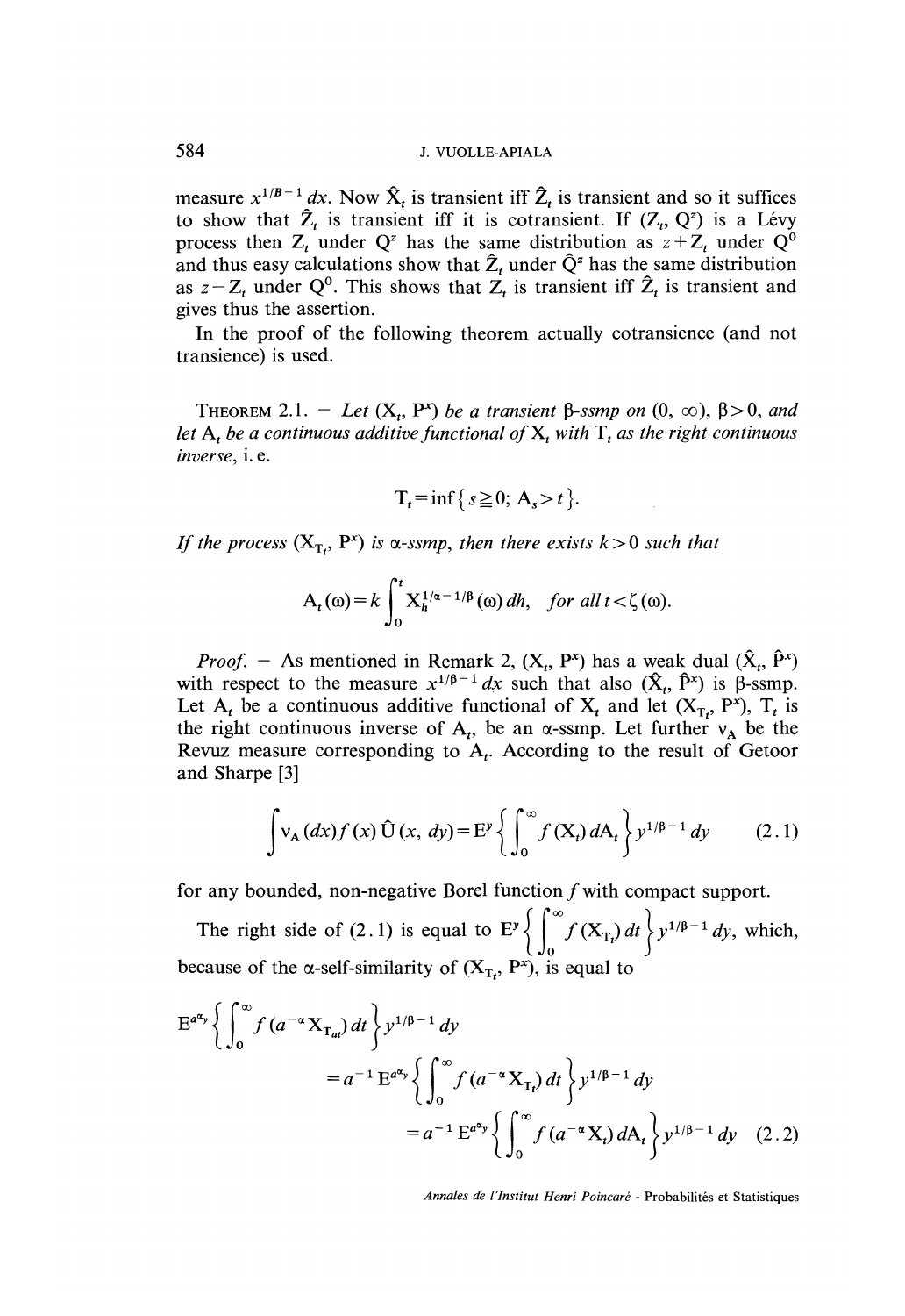From (2.1) and (2.2) we obtain, by substituting  $z = a^{\alpha} y$ ,

$$
\int v_{A}(dx) f(x) \hat{U}(x, d(a^{-\alpha}z))
$$
  
=  $a^{-\alpha/\beta - 1} E^{z} \left\{ \int_{0}^{\infty} f(a^{-\alpha}X_{t}) dA_{t} \right\} z^{1/\beta - 1} dz$   
=  $a^{-\alpha/\beta - 1} \int v_{A}(d(a^{\alpha}x)) f(x) \hat{U}(a^{\alpha}x, dz)$  (2.3)

The  $\beta$ -self-similarity of  $(\hat{X}_t, \hat{P}^x)$  implies

$$
\hat{U}(x, d(a^{-\alpha}z)) = \int_0^\infty \hat{P}^x \left\{ \hat{X}_t \in d(a^{-\alpha}z) \right\} dt
$$
  
= 
$$
\int_0^\infty \hat{P}^{a^x x} \left\{ \hat{X}_{a^{\alpha/\beta}t} \in dz \right\} dt = a^{-\alpha/\beta} \hat{U}(a^a x, dx)
$$

This, together with (2. 3), gives

$$
v_{A}(dx) \hat{U}(a^{a} x, dz) = a^{-1} v_{A}(d(a^{a} x)) \hat{U}(a^{a} x, dz)
$$
 (2.4)

Because  $X_t$  is cotransient we have  $\hat{U}f(x) < +\infty$ ,  $\forall x$ . Thus

$$
v_{A}(d(ax)) = a^{1/\alpha} v_{A}(dx), \qquad \forall a > 0.
$$
 (2.5)

Applying the well-known uniqueness result for a Haar measure we obtain

$$
v_A(dx) = kx^{1/\alpha - 1} dx = k(x^{1/\alpha - 1/\beta}) x^{1/\beta - 1} dx
$$
, for some  $k > 0$ ,

which gives

$$
A_t = k \int_0^t X_h^{1/\alpha - 1/\beta} dh
$$
 for some  $k > 0$ .

Remark. - The special case of Theorem 1 is  $\alpha = \beta$ , which gives  $A_t = kt$ . This means that the only possible way to time-change a transient  $\beta$ -ssmp to another  $\beta$ -ssmp is a linear time-change.

In [5] J. Lamperti introduced a continuous additive functional

$$
A_t(\omega) = \int_0^t X_h^{-1/\beta}(\omega) dh,
$$

where  $(X_t, P^x)$  is a  $\beta$ -ssmp on  $(0, \infty)$ . He showed that if  $T_t$  is the right continuous inverse of  $A_t$ , then the time-changed process  $(X_T, P^x)$  is a strong Markov process on  $(0, \infty)$  such that it is *multiplicatively invariant*, I. e.

$$
Q_t(x, A) = Q_t(ax, aA), \text{ for all } t > 0, a > 0, X \in (0, \infty), A \in \mathcal{B}(0, \infty),
$$

where  $Q_t(\cdot, \cdot)$  is a transition function for  $(X_T, P^x)$ .

The following theorem says that this, possibly multiplied by a constant, is the only way to time-change  $(X_t, P^x)$  to a multiplicatively invariant

Vol. 25,  $n^{\circ}$  4-1989.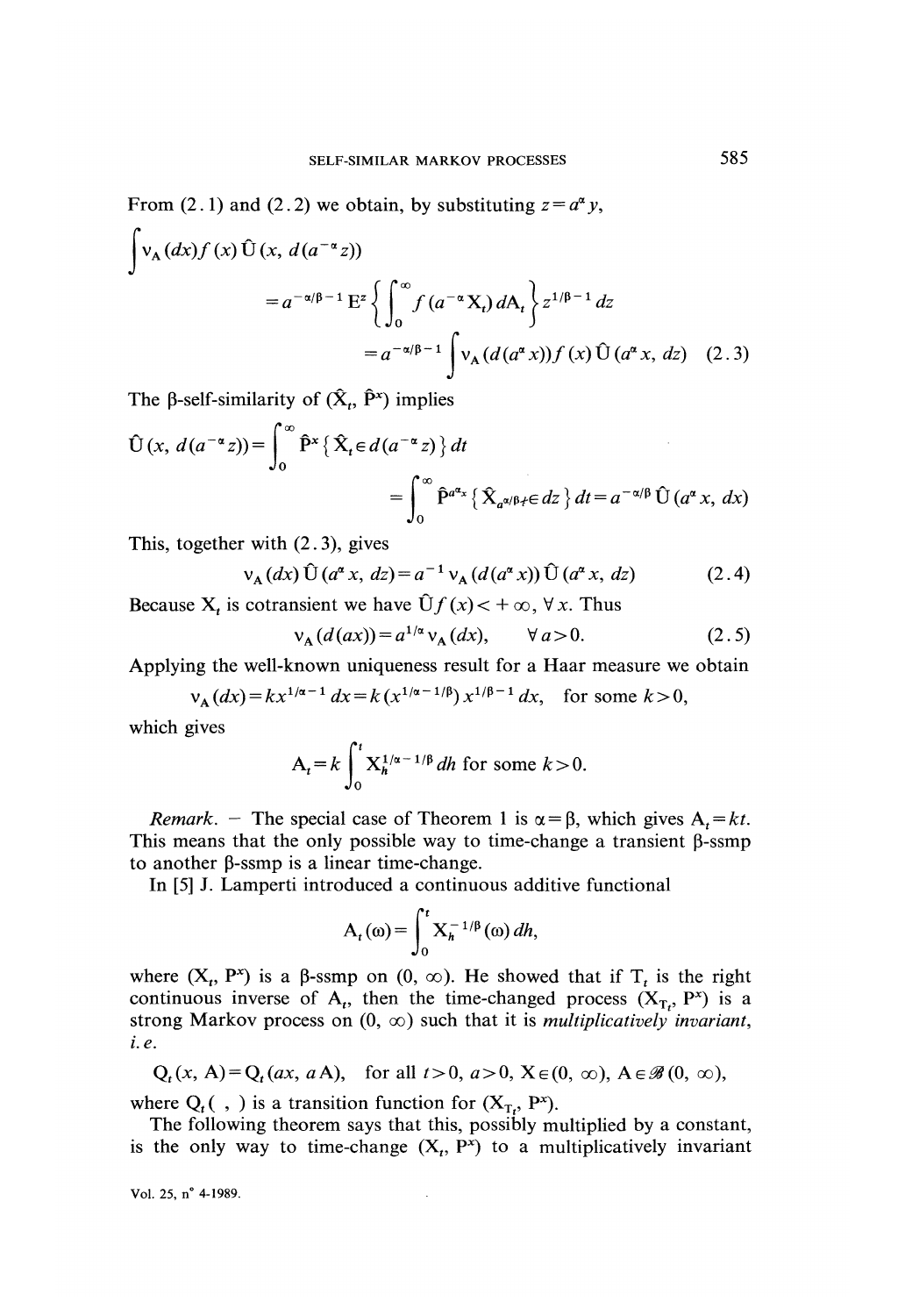process:

THEOREM 2.2. - Let  $(X_t, P^x)$  be a transient  $\beta$ -ssmp on  $(0, \infty)$  and let  $A_t$ be a continuous additive functional of  $(X_t, P^x)$  and  $T_t$ , the right continuous inverse of A<sub>t</sub>. If  $(X_T, P^x)$  is multiplicatively invariant, then there exists  $k > 0$ such that

$$
A_t = k \int_0^t X_t^{-1/\beta} dh \quad \text{for all } t < \xi.
$$

The proof is similar to that of Theorem 2.1 and will therefore be omitted.

Finally, we shall present a result concerning time-changes of a Lévy process. It was already remarked by Lamperti [5] that  $(Y_t)$  is a multiplicatively invariant strong Markov process with "nice paths" (see Notation) on  $(0, \infty)$  iff  $(Z_t) = (\log Y_t)$  is a Lévy process on  $(-\infty, -\infty)$ . We will show

THEOREM 2.3. - The only possible way to time-change a transient Lévy process on  $(-\infty, +\infty)$  to another Lévy process is a linear time-change  $t \rightarrow kt, k>0.$ 

We need the following Lemma:

LEMMA. - Let  $(Y_t, P^x)$  be a transient, multiplicatively invariant strong Markov process with "nice paths" (see Notation) on  $(0, \infty)$ . Then the only possible way to time-change  $(Y_t, P^x)$  to another process of the same type is a linear time-change  $t \rightarrow kt, k > 0$ .

*Proof.* - What we have to show is, that if  $A_t$  is a continuous additive functional of  $(Y_t)$  with  $T_t$  as the right continuous inverse and  $(Y_T, P^x)$  is multiplicatively invariant, then there exists  $k > 0$  such that  $A_t = kt$  for all  $t < \xi$ . According to [6],  $(Y_t, P^x)$  has a weak dual with respect to the measure  $x^{-1} dx$ . We can now show, by the same way as in Theorem 2.1, that  $A_t$  has a Revuz measure

 $v_A(dx) = kx^{-1} dx$ , for some  $k > 0$ ,

which gives the assertion.

*Proof of Theorem* 2.3. - Let  $(Z_t, Q^z)$  be a transient Lévy process on  $(-\infty, +\infty)$ . Then, as remarked in the proof of Proposition, the weak dual  $(\hat{Z}_t, \hat{Q}^z)$ , which also is a Lévy process, is transient. Now (exp  $Z_t$ ,  $Q^{\log x}$ ),  $x > 0$ , is multiplicatively invariant and has, as shown in [6], a weak dual (exp  $\hat{Z}_t$ ,  $\hat{Q}^{\log x}$ ) with respect to the measure  $x^{-1} dx$ . It is easily seen that  $(Z_t)$  is transient iff  $(\exp Z_t)$  is transient and so, according to Lemma,  $(\exp Z_t)$  cannot be time-changed to another multiplicatively invariant process with "nice paths" otherwise than by the linear time change  $t \rightarrow kt, k > 0$ . Thus one to one correspondence between the class of Lévy